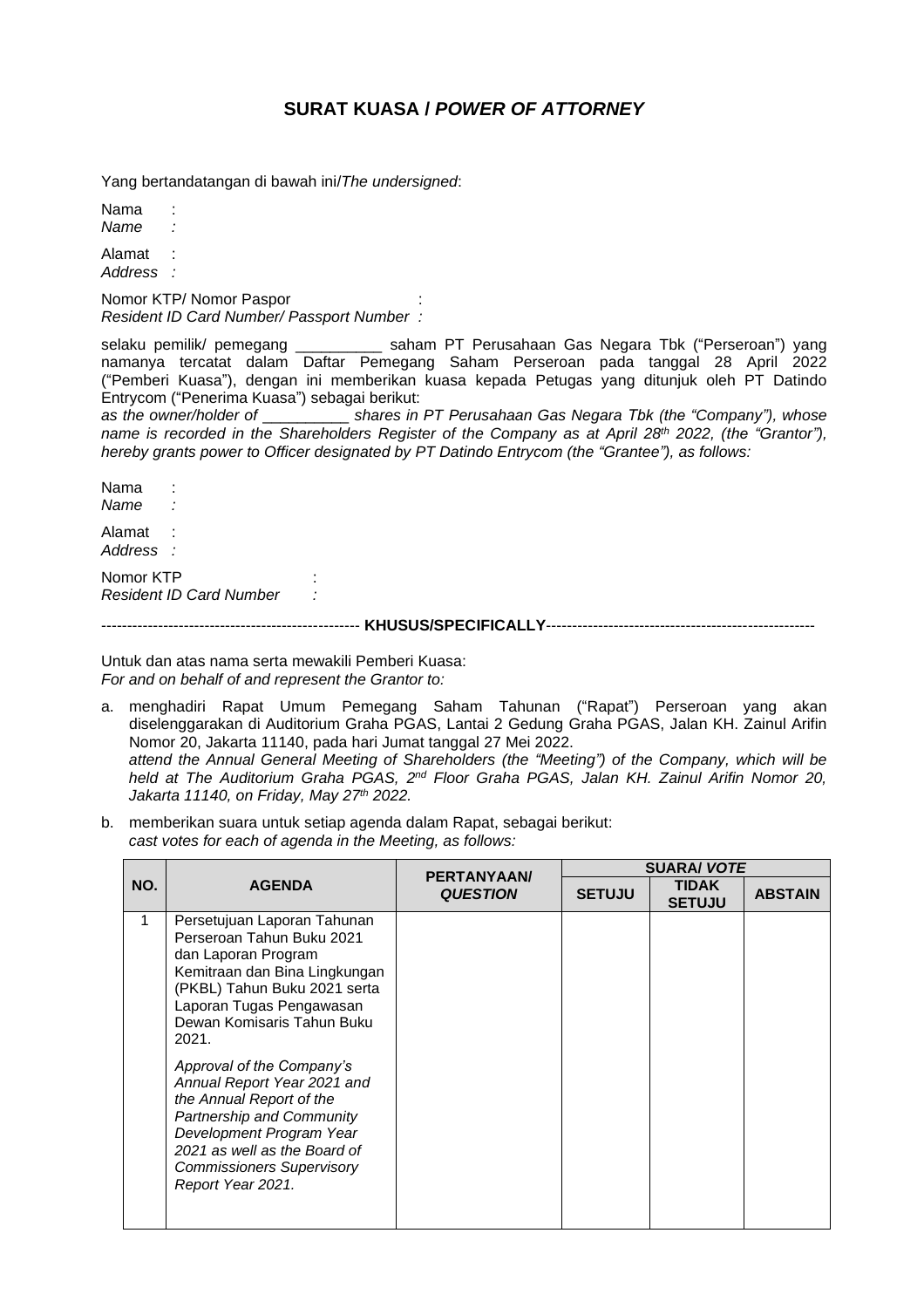| NO.            | <b>AGENDA</b>                                                                                                                                                                                                                                                                                                                                                                                                      |                                | <b>SUARA/ VOTE</b> |                               |                |
|----------------|--------------------------------------------------------------------------------------------------------------------------------------------------------------------------------------------------------------------------------------------------------------------------------------------------------------------------------------------------------------------------------------------------------------------|--------------------------------|--------------------|-------------------------------|----------------|
|                |                                                                                                                                                                                                                                                                                                                                                                                                                    | PERTANYAAN/<br><b>QUESTION</b> | <b>SETUJU</b>      | <b>TIDAK</b><br><b>SETUJU</b> | <b>ABSTAIN</b> |
| $\overline{2}$ | Pengesahan Laporan Keuangan<br>Tahunan Perseroan Tahun<br>Buku 2021, termasuk Laporan<br>Keuangan Program Kemitraan<br>dan Bina Lingkungan (PKBL)<br>Tahun Buku 2021, sekaligus<br>Pemberian Pelunasan dan<br>Pembebasan Tanggung Jawab<br>Anggota Direksi dan Dewan<br>Komisaris untuk Tahun Buku<br>2021.                                                                                                        |                                |                    |                               |                |
|                | Ratification of the Company's<br><b>Financial Statements Year</b><br>2021, including the Financial<br>Statements of the Partnership<br>and Community Development<br>Program Year 2021, and to<br>provide full release and<br>discharge to every member of<br>the Board of Directors and the<br><b>Board of Commissioners for</b><br>their action and supervision<br>during 2021.                                   |                                |                    |                               |                |
| 3              | Penetapan Penggunaan Laba<br>Bersih, termasuk Pembagian<br>Dividen untuk Tahun Buku<br>2021.                                                                                                                                                                                                                                                                                                                       |                                |                    |                               |                |
|                | Approval of the distribution of<br>the Company's net profit,<br>including the Dividend for 2021.                                                                                                                                                                                                                                                                                                                   |                                |                    |                               |                |
| $\overline{4}$ | Penetapan Tantiem/Insentif<br>Kinerja untuk Direksi dan<br>Dewan Komisaris Perseroan<br>Tahun Buku 2021, serta<br>Gaji/Honorarium, berikut<br>Fasilitas dan Tunjangan Tahun<br>Buku 2022.                                                                                                                                                                                                                          |                                |                    |                               |                |
|                | Approval of the<br>Tantiem/Performance Incentive<br>for the Board of Directors and<br>the Board of Commissioners<br>Year 2021, as well as<br>Salary/Honorarium, Facilities<br>and Allowance for Year 2022.                                                                                                                                                                                                         |                                |                    |                               |                |
| 5              | Penetapan Kantor Akuntan<br>Publik untuk melaksanakan<br>Audit Laporan Keuangan<br>Konsolidasian Tahun Buku<br>2022, Audit Kepatuhan PSA 62,<br>Audit Laporan Keuangan<br>Pendanaan Usaha Menengah<br>Kecil (PUMK) terkait Program<br>Kemitraan dan Bina Lingkungan<br>(PKBL) Tahun Buku 2022 dan<br>Penerapan Prosedur Yang<br>Disepakati Atas Laporan Hasil<br>Evaluasi Kinerja KPI Korporat<br>Tahun Buku 2022. |                                |                    |                               |                |